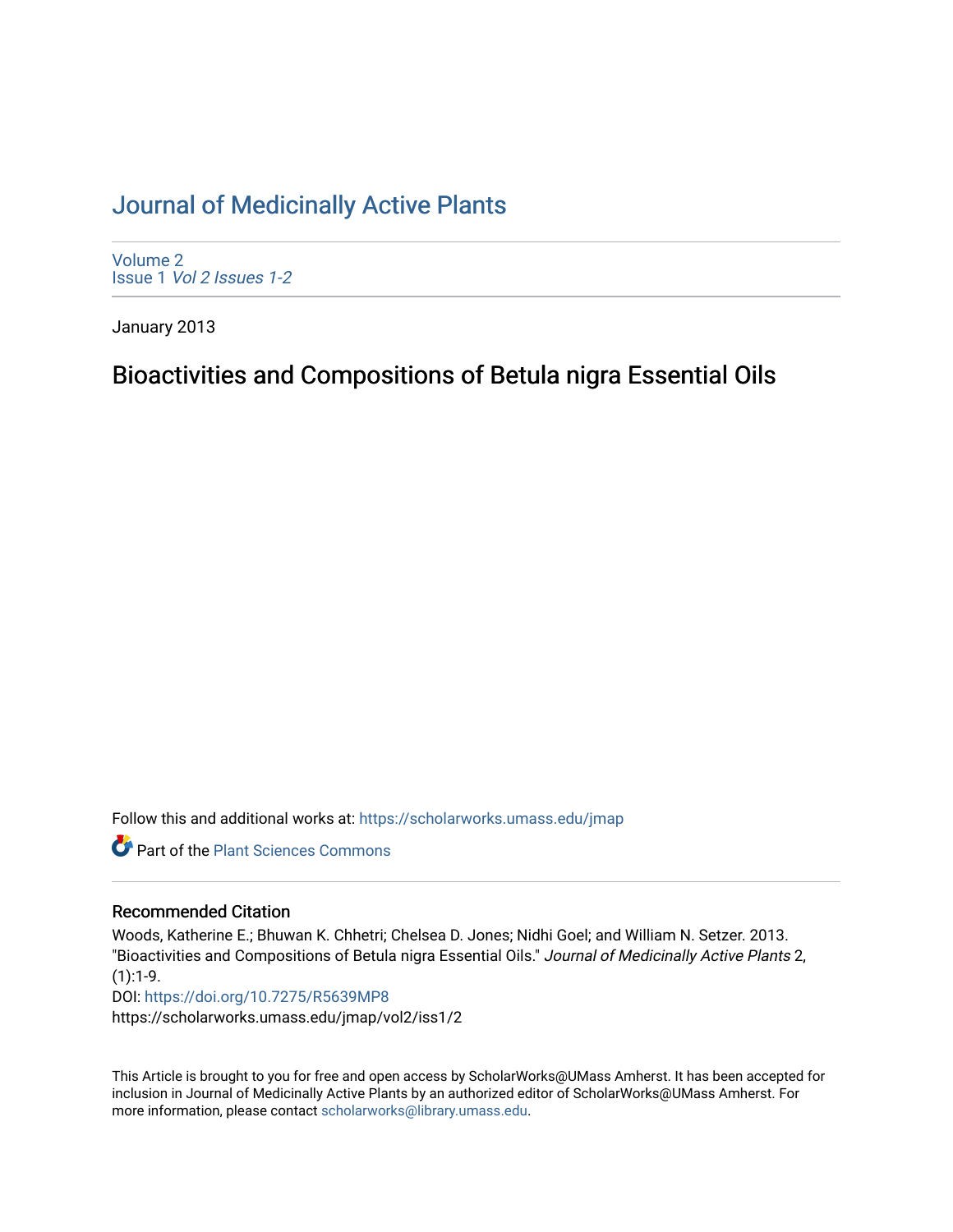# **[Journal of Medicinally Active Plants](http://scholarworks.umass.edu/jmap?utm_source=scholarworks.umass.edu%2Fjmap%2Fvol2%2Fiss1%2F2&utm_medium=PDF&utm_campaign=PDFCoverPages)**

[Volume 2](http://scholarworks.umass.edu/jmap/vol2?utm_source=scholarworks.umass.edu%2Fjmap%2Fvol2%2Fiss1%2F2&utm_medium=PDF&utm_campaign=PDFCoverPages) Issue 1 *[Vol 2 Issues 1-2](http://scholarworks.umass.edu/jmap/vol2/iss1?utm_source=scholarworks.umass.edu%2Fjmap%2Fvol2%2Fiss1%2F2&utm_medium=PDF&utm_campaign=PDFCoverPages)*

October 2013

# Bioactivities and Compositions of Betula nigra Essential Oils

Katherine E. Woods *University of Alabama in Huntsville*

Bhuwan K. Chhetri *University of Alabama in Huntsville*

Chelsea D. Jones *University of Alabama in Huntsville*

Nidhi Goel

William N. Setzer *University of Alabama - Huntsville*, wsetzer@chemistry.uah.edu

Follow this and additional works at: [http://scholarworks.umass.edu/jmap](http://scholarworks.umass.edu/jmap?utm_source=scholarworks.umass.edu%2Fjmap%2Fvol2%2Fiss1%2F2&utm_medium=PDF&utm_campaign=PDFCoverPages)

#### Recommended Citation

Woods, Katherine E., Bhuwan K. Chhetri, Chelsea D. Jones, Nidhi Goel, William N. Setzer. 2013. "Bioactivities and Compositions of Betula nigra Essential Oils," *Journal of Medicinally Active Plants* 2(Vol 2 Issues 1-2):1-9. DOI: <https://doi.org/10.7275/R5639MP8> Available at: http://scholarworks.umass.edu/jmap/vol2/iss1/2

This Article is brought to you for free and open access by ScholarWorks@UMass Amherst. It has been accepted for inclusion in Journal of Medicinally Active Plants by an authorized administrator of ScholarWorks@UMass Amherst. For more information, please contact [scholarworks@library.umass.edu](mailto:scholarworks@library.umass.edu).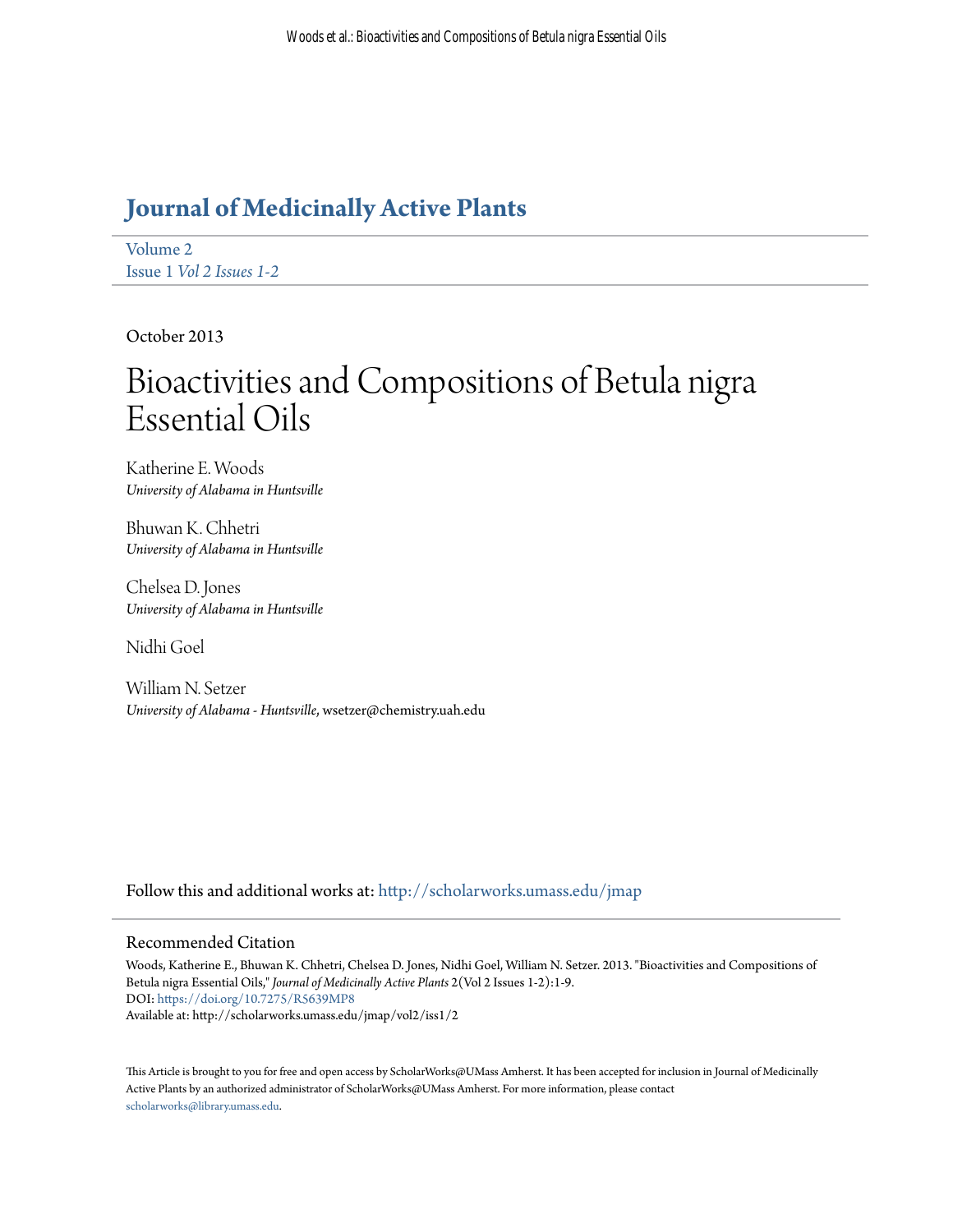## **Bioactivities and Compositions of** *Betula nigra* **Essential Oils**

Katherine E. Woods, Bhuwan K. Chhetri, Chelsea D. Jones, Nidhi Goel, and William N. Setzer\* Department of Chemistry, University of Alabama in Huntsville, Huntsville, AL 35899, USA

**\*Corresponding Author** : wsetzer@chemistry.uah.edu

**Date received:** July 8, 2012

**Keywords:** Antimicrobial activity, brine shrimp lethality, essential oil composition, insecticidal activity, nematocidal activity.

## **ABSTRACT**

**The essential oils of** *Betula nigra* **(river birch, Betulaceae) buds, leaves, and inner bark were extracted by hydrodistillation and analyzed by GC-MS. The bud essential oils were dominated by eugenol and paraffin hydrocarbons, the leaf oils were rich in (2***E***)-hexenal, linalool, and eugenol, and the bark essential oils were composed largely of fatty acids, paraffin hydrocarbons, and benzenoid aromatics. A screening of the oils for biological activity, including phytotoxic activity against** *Lactuca sativa* **(lettuce) and** *Lolium perenne* **(perennial ryegrass), nematocical activity against**  *Caenorhabditis elegans***, brine shrimp lethality against** *Artemia salina***, insecticidal activity using**  *Solenopsis invicta*  $\times$  *richteri* (red imported fire ant), **and antimicrobial activity against** *Bacillus cereus***,**  *Staphylococcus aureus***,** *Escherichia coli***,** *Pseudomonas aeruginosa***,** *Candida albicans***, and** *Aspergillus niger***. The leaf oil demonstrated notable biological activity in all bioassays.** 

## **INTRODUCTION**

Birch preparations, such as teas and infusions, have been important as traditional medicines in several cultures worldwide. The oil from *B. alba* bark (birch tar) has been used to preserve leather in northern Europe and has demonstrated insect repellent activity, while a tea prepared from *B. alba* leaves has been used for treatment of gout, rheumatism, and dropsy (Grieve, 1971). In Ayurveda, the essential oil of *B. alba* is used in treating eczema and psoriasis and to combat hair loss (Vinod *et al*., 2012). A decoction of the inner bark of *B. occidentalis* was used

by western Native Americans to treat colds, coughs, and other pulmonary ailments (Lewis and Elvin-Lewis, 1977).

The Makandwewininiwag band of the Ojibwe people used a tea prepared from *B. pumila* buds as a postparturition tonic, while *B. pumila* buds were heated to make an incense to treat respiratory disorders (Lewis and Elvin-Lewis, 1977). Teas made from the bark of *B. lenta* were used by Native Americans to treat stomachaches and lung ailments, and teas made from bark and from twigs were used for treating fevers. The essential oil from *B. lenta* has been used for treatment of rheumatism, gout, scrofula, bladder infections, and neuralgia, and also as an anti-inflammatory analgesic (Foster and Duke, 1990).

*Betula nigra* L., river birch, is a tree native to the southeastern United States (Grelen, 1990). This woody plant, which has reddish-brown shredding bark and simple, alternate, double-toothed leaves, and which can grow over 20 m in height, was used by Southeastern Native Americans in traditional medicines. The Catawba people boiled *B. nigra* buds to make syrup that was mixed with sulfur for treatment of ringworm and sores (Speck, 1944). The Cherokee chewed leaves to treat dysentery and used a tea made from the bark to treat colds, stomachaches, and urination difficulties (Casey and Wynia, 2010). Creek Indians used *B. nigra* to treat tuberculosis (Hutton, 2010). European-Americans that settled in the Ozark and Ouachita Mountains discovered *B. nigra* was useful in treating wounds and urinary pains (Nolan, 1998).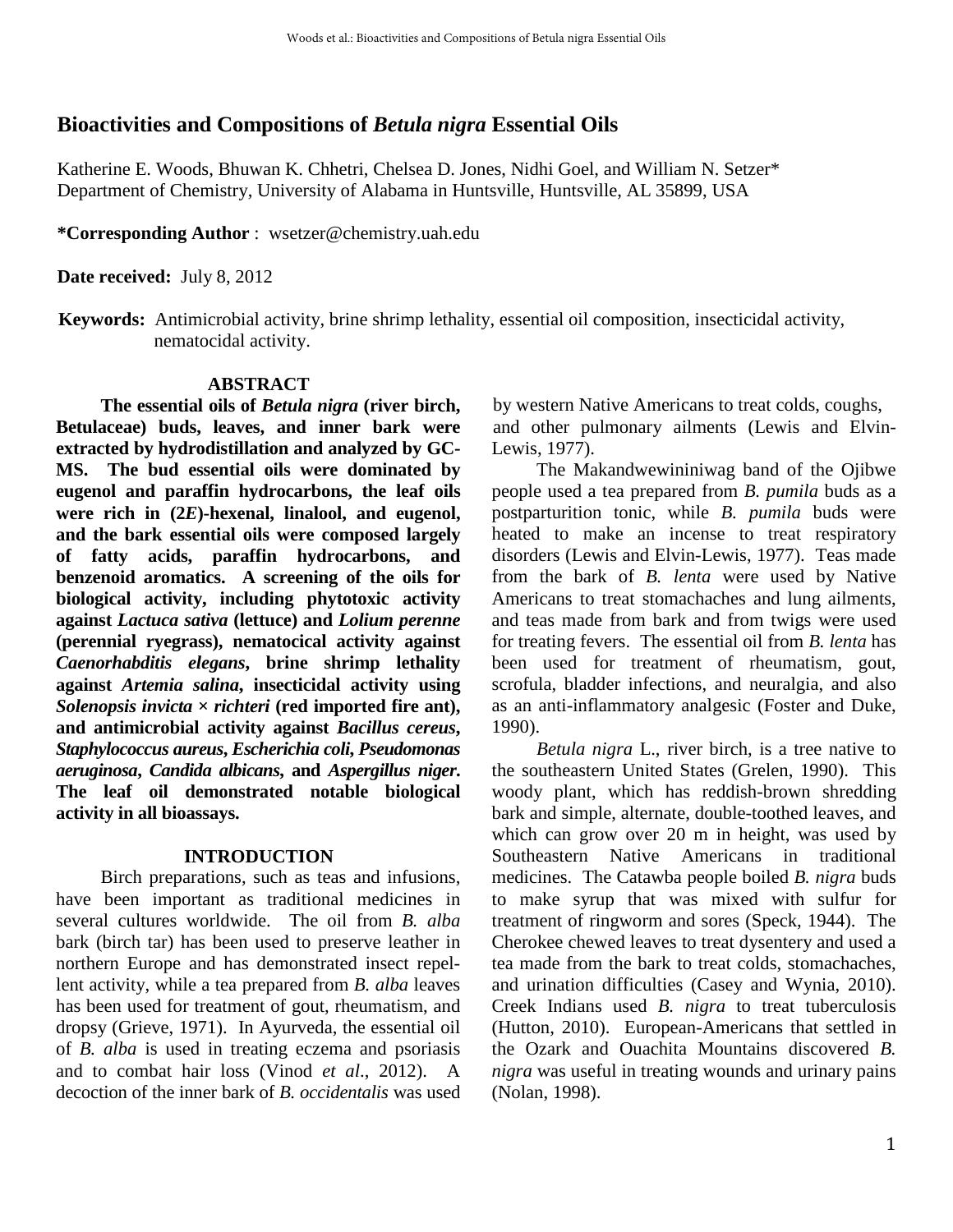In this study, the chemical composition of the essential oils extracted from the twigs and buds, the leaves, and the inner bark of *B. nigra* growing in Huntsville, Alabama. To our knowledge, the essential oil compositions of *B. nigra* tissues have not been previously investigated. In addition, the essential oils of *B. nigra* were examined for phytotoxic, nematocidal, insecticidal, and antimicrobial activity.

#### **MATERIALS AND METHODS**

**Plant material.** *Betula nigra* L. (Betulaceae), commonly known as river birch, black birch, and water birch, was used in this study. Plant tissues were collected from the lower branches of five mature individual trees (cultivated transplants, more than 30 years old) growing on the campus of the University of Alabama in Huntsville (34°43*'*19*"* N, 86°38*'*17*"* W, 199 m asl) in full sun. Twig tips and buds were collected February 25 and March 10, 2012; leaves were collected June 2-3, 2012; and inner bark was collected July 3-4, 2012. Identification of the plant material was confirmed by Professor Robert O. Lawton (Department of Biological Sciences, University of Alabama in Huntsville), and a voucher specimen has been placed in the Herbarium of the University of Alabama in Huntsville (voucher number BENI-001).

After collection, the fresh plant materials were stored in sealed plastic bags in a refrigerator until prepared for extraction of the essential oils. For oil extraction, the plant tissues were chopped into small pieces using a knife and then hydrodistilled using a Likens-Nickerson apparatus. The collected essential oils were clear and colorless (Table 1).

**Experimental***.* The essential oils of *B. nigra* were analyzed by GC-MS using an Agilent 6890 GC with Agilent 5973 mass selective detector [MSD, operated in the EI mode (electron energy  $= 70$  eV), scan range =  $40-400$  amu, and scan rate =  $3.99$ scans/sec], and an Agilent ChemStation data system. The GC column was an HP-5ms fused silica capillary with a (5% phenyl)-polymethylsiloxane stationary phase, film thickness of 0.25 μm, a length of 30 m, and an internal diameter of 0.25 mm. The carrier gas was helium with a column head pressure of 48.7 kPa and a flow rate of 1.0 mL/min. Inlet temperature was 200°C and interface temperature was 280°C. The GC oven temperature was programed for 40°C initial temperature, hold for 10 min; increase at 3°C/min to 200 $^{\circ}$ C; increase 2 $^{\circ}$ C/min to 220 $^{\circ}$ C. A 1% w/v solution of each essential oil sample in dichloromethane was prepared and 1 μL was injected using a 10:1 split ratio.

 Identification of the oil components was based on their retention indices determined by reference to a homologous series of *n*-alkanes, and by comparison of their mass spectral fragmentation patterns with those reported in the literature (Adams, 2007) and stored on the MS library [NIST database (G1036A, revision D.01.00)/ChemStation data system (G1701CA, version C.00.01.080]. The percentages of each component are reported as raw percentages based on total ion current without standardization.

**Allelopathic activity.**An allelopathic bioassay, based on lettuce (*Lactuca sativa*) and perennial rye grass (*Lolium perenne*) germination and subsequent radicle and hypocotyl growth was measured to study the effects of the *B. nigra* essential oils and components. Stock solutions of each essential oil (4.0 g/L essential oil and 1.0 g/L Tween-80 in water) were prepared and used for the assays. Twofold serial dilutions of stock test solutions were prepared to give test concentrations of 4000, 2000, 1000, 500, and 250 µg/mL with the control being 1.0 g/L aqueous Tween-80. Seeds were placed in 6-well test plates (10 seeds per well) each well lined with two layers of Whatman No. 1 filter paper moistened with test solution and the test plates were sealed with Parafilm<sup>®</sup>. The test plates were incubated at room temperature in the dark for 5 days, after which the number of germinated seeds was determined and the root (radicle) and shoot (hypocotyl) lengths were measured.

**Antimicrobial screening***.* The essential oils were screened for antimicrobial activity against Gram-positive bacteria, *Bacillus cereus* (ATCC No. 14579) and *Staphylococcus aureus* (ATCC No. 29213); Gram-negative bacteria, *Pseudomonas aeruginosa* (ATCC No. 27853), and *Escherichia coli* (ATCC No. 10798). Minimum inhibitory concentrations (MICs) were determined using the microbroth dilution technique (Satyal, et al., 2012). Dilutions of the crude extracts were prepared in cation-adjusted Mueller Hinton broth (CAMHB) beginning with 50  $\mu$ L of 1% w/w solutions of crude extracts in DMSO plus 50 µL CAMHB. The extract solutions were serially diluted (1:1) in CAMHB in 96-well plates. Organisms at a concentration of approximately  $1.5 \times 10^8$  colonyforming units (CFU)/ mL were added to each well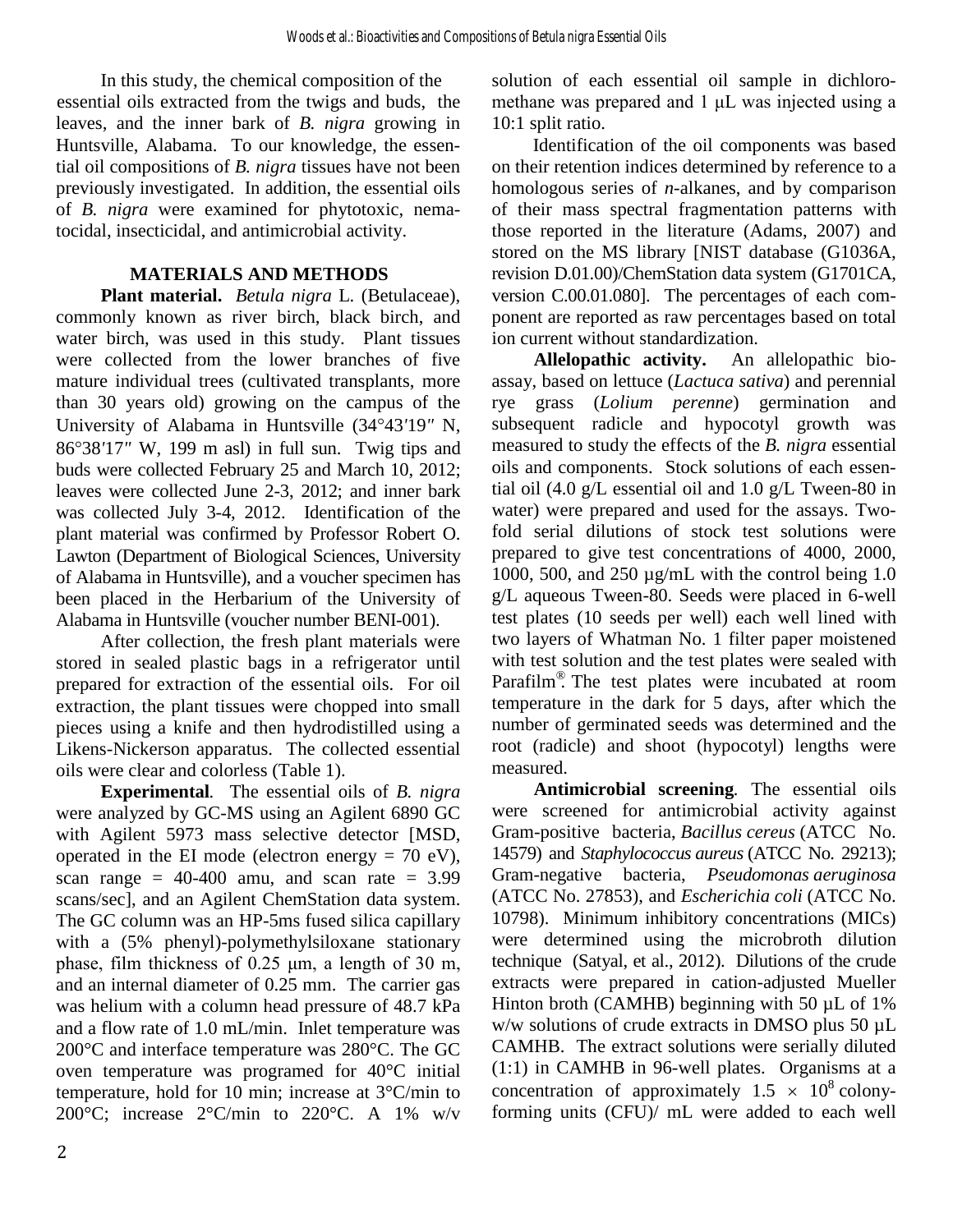and the plates were incubated at 37°C for 24 h. The final minimum inhibitory concentration (MIC) was determined as the lowest concentration without turbidity. Gentamicin was used as a positive antibiotic control and DMSO was used as a negative control. Antifungal activity was determined as described above using *Candida albicans* (ATCC No. 10231) in a yeast-nitrogen base growth medium with approximately  $7.5 \times 10^7$  CFU/mL. Amphotericin B was the positive control. Antifungal activity against *Aspergillus niger* (ATCC No. 16888) was determined as above using YM broth inoculated with *A. niger* hyphal culture diluted to a McFarland turbidity of 1.0. Amphotericin B was the positive control.

**Fire ant insecticidal assay***.* Worker, red imported, fire ants, probably *Solenopsis invicta* × *richteri* hybrid (Chen *et al.*, 2012) were collected from the University of Alabama in Huntsville. Sample solutions of crude extract at 1000 μg/mL, 500 μg/mL and 250 μg/mL were prepared in 1% aqueous Tween-80® solution. The control was 1% Tween solution. Each bioassay was done in triplicate at room temperature using a 40-mL vial, fitted with a filter paper disk on the bottom. The filter paper was sprayed with 600 μL of sample solution and 10 fire ant workers were transferred into each. The mortality of fire ants was recorded after 24 h.  $LC_{50}$  values were calculated using the method of Reed-Muench (Reed and Muench, 1938).

**Nematocidal assay.** A nematocidal assay using *Caenorhabditis elegans* was done using a modification of the procedure of Park et al. (2007). Stock solutions of each essential oil (2.0 g/L essential oil and 1.0 g/L Tween-80 in water) were prepared and used for the assays. Dilutions of the sample solution were made in sterile water solution beginning with 50 μL of the 1% essential oil solution plus 50 μL of sterile water. The sample solution was serially diluted (1:1) with sterile water in a 96-well plate. Into each well, 10-30 *C. elegans* (mixtures of juvenile and adult nematodes, male:female:*juvenile*  $~1:1:2$ ) per 50 μL of sample solution. Sterile water and serially diluted DMSO were used as controls. After 24 h, both the dead and living nematodes were counted using a microscope. Dead nematodes were identified by their immobility and straight body, even after transfer to clean water.  $LC_{50}$  values were determined using the Reed-Muench method (Reed and Muench, 1938).

**Brine shrimp lethality assay.** A brine shrimp (*Artemia salina*) lethality test was done using a modification of the procedure by McLaughlin (1990). *Artemia salina* eggs were hatched in a sea salt solution (Instant Ocean<sup>®</sup>, 38 g/L) with an incandescent light bulb as the heat source. After 48 hours, the newly hatched nauplii were counted using a micropipette, and 10 nauplii were transferred to each of nine, 20-mL test-vials containing 10 mL of sea salt solution (same as the hatching solution). Of the test vials, three were labeled as controls with one vial containing no DMSO, a second vial containing  $10 \mu L$ of DMSO, and the third vial containing 100 µL DMSO. The second set of three vials contained 10 µL of 1% essential oil solution in DMSO, and the third set of three vials were prepared by adding 100 µL of 1% essential oil solution in DMSO. Surviving *A. salina* in each test-vial were counted after 24 h.  $LC_{50}$  values were determined using the Reed-Muench method (Reed and Muench, 1938).

#### **Result and Discussion**

Essential oils were isolated from all three types of collected tissue, although the levels were relatively low, averaging 0.013% for the twigs and buds, 0.034% for the leaves and 0.016% for the inner bark samples (Table 1). The essential oils isolated from the twig tips and buds of *B. nigra* were very complex with a total of 114 compounds identified (Table 2). These oils were dominated by eugenol (28.7-55.7%) and saturated normal alkanes (17.9-44.9%).

Table 1. *Betula nigra* samples and essential oil yields.

| Plant           | Sample                | <b>Experimental tree</b> |              |              |                                 |              |  |  |
|-----------------|-----------------------|--------------------------|--------------|--------------|---------------------------------|--------------|--|--|
| tissue          | variable              | 1                        | 2            | 3            | 4                               | 5.           |  |  |
|                 | Collection<br>date    | $2 - 25 - 12$            |              |              | 2-25-12 2-25-12 3-10-12 3-10-25 |              |  |  |
| Twigs &<br>buds | Tissue mass<br>(g)    | 118.56                   | 119.45       | 131.69       | 125.08                          | 117.24       |  |  |
|                 | Essential oil<br>(mg) | 23.5                     | 14.7         | 18.5         | 17.7                            | 6.6          |  |  |
|                 | Collection<br>date    | $6 - 2 - 12$             | $6 - 2 - 12$ | $6 - 2 - 12$ | $6 - 3 - 12$                    | $6 - 2 - 12$ |  |  |
| Leaves          | Tissue mass<br>(g)    | 101.28                   | 64.87        | 78.30        | 78.36                           | 68.25        |  |  |
|                 | Essential oil<br>(mg) | 20.2                     | 22.5         | 57.9         | 53.9                            | 30.9         |  |  |
|                 | Collection<br>date    | $7 - 3 - 12$             | $7 - 3 - 12$ | $7 - 3 - 12$ | $7 - 4 - 12$                    | $7 - 3 - 12$ |  |  |
| Inner<br>bark   | Tissue mass<br>(g)    | 93.97                    | 64.78        | 60.72        | 59.37                           | 81.33        |  |  |
|                 | Essential oil<br>(mg) | 8.5                      | 12.9         | 11.6         | 8.9                             | 11.0         |  |  |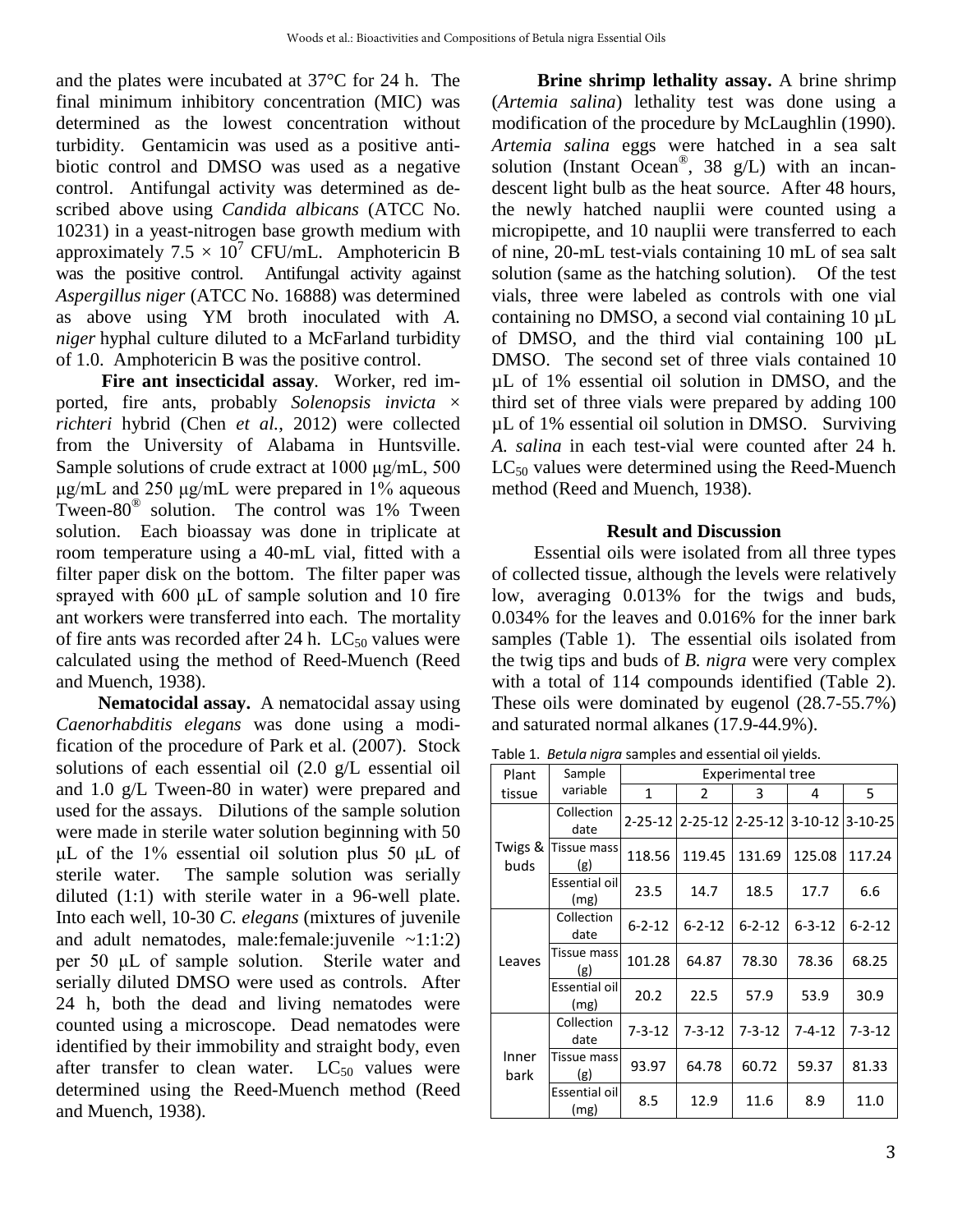Eugenol, in small amounts ( $\leq 0.3\%$ ) has been reported in the essential oils of buds from *Betula* spp. from Turkey (Demirci and Başer, 2003; Başer and Demirci, 2007) and from Russia (Isidorov *et al*., 2004), but was apparently not detected in bud essential oils from *B. pendula* from Germany (Demirci *et al*., 2004) or Estonia (Orav *et al.*, 2011) or *B. pubescens* from Finland (Klika *et al*., 2004). These Eurasian *Betula* bud oils were, however, generally dominated by various oxygenated caryophyllene and humulene derivatives.

In contrast, the leaf oils were less complex (30 components) with (2*E*)-hexenal (39.6-57.3%), linalool (9.8-19.2%), and eugenol (6.7-13.5%) as the major components (Table 3). The 45 compounds were identified in the bark essential oil were dominated by fatty acids and fatty-acid-derived compounds (51.2-80.4%) as well as saturated normal alkanes (4.5-29.8%) (Table 4).

Table 2. Composition of twig tip and bud essential oil.

|                 | Compound                           | <b>Experimental tree</b> |                |               |                    |       |  |
|-----------------|------------------------------------|--------------------------|----------------|---------------|--------------------|-------|--|
| RI <sup>1</sup> |                                    | $\mathbf{1}$             | $\overline{2}$ | 3             | 4                  | 5     |  |
|                 |                                    |                          |                |               | % of essential oil |       |  |
|                 | 0801 Hexanal                       | ---                      | ---            | ---           | 0.3                | 0.6   |  |
|                 | 0836 2-Furaldehyde                 | 0.3                      | 0.3            | 0.2           | 0.1                | 0.2   |  |
|                 | 0857 (2 $E$ )-Hexenal              | 0.4                      | 0.2            | ---           | 0.1                | 0.5   |  |
| 0857            | (3Z)-Hexenol                       | ---                      | ---            | ---           | 0.3                | 1.5   |  |
|                 | 0868 (2E)-Hexenol                  | ---                      | ---            | ---           | $---$              | 0.2   |  |
|                 | 0870   n-Hexanol                   | ---                      | ---            | ---           | 0.1                | 0.4   |  |
|                 | 0905 Heptanal                      | 0.4                      | 0.4            | $\text{tr}^2$ | 0.2                | 0.1   |  |
|                 | 0960 (3E)-Heptenal                 | ---                      | ---            | ---           | 0.3                | 0.1   |  |
|                 | 0962 (3Z)-Heptenol                 | 1.0                      | 0.8            | ---           | ---                | ---   |  |
|                 | 0964 Benzaldehyde                  | ---                      | ---            | tr            | tr                 | 0.1   |  |
|                 | 0973 n-Heptanol                    | ---                      | ---            | ---           | tr                 | $---$ |  |
|                 | 0981 Hexanoic acid                 | ---                      | ---            | 0.2           | ---                | 0.4   |  |
|                 | 0989 6-Methyl-5-hepten-2-one       | ---                      | ---            | ---           | tr                 | 0.1   |  |
|                 | 0993 2-Pentylfuran                 | ---                      | ---            | ---           | tr                 | 0.1   |  |
|                 | 1003 2-Ethylbutanoic acid          | ---                      | ---            | ---           | ---                | 1.0   |  |
|                 | 1005 Octanal                       | 0.2                      | 0.4            | tr            |                    | ---   |  |
|                 | 1017 $\alpha$ -Terpinene           | ---                      |                | 0.3           | ---                | ---   |  |
|                 | 1025 $p$ -Cymene                   | ---                      | $---$          | 0.3           | $---$              | ---   |  |
|                 | 1034 Benzyl alcohol <sup>3</sup>   | 2.8                      | 5.0            | 2.4           | 2.6                | 2.9   |  |
|                 | 1043 Phenylacetaldehyde            | ---                      | ---            | 0.5           | 0.4                | 0.9   |  |
|                 | 1056 o-Cresol                      | ---                      | ---            | ---           | 0.1                | 0.1   |  |
|                 | $1058$ (2 <i>E</i> )-Octenal       | ---                      | ---            | ---           | 0.2                | 0.1   |  |
|                 | 1072 cis-Linalool oxide (furanoid) | ---                      |                | 0.5           | 0.4                | 0.2   |  |
|                 | 1089 o-Guaiacol                    | ---                      | ---            | 0.1           | 0.1                | 0.1   |  |
|                 | 1100 Linalool                      | ---                      | ---            | 0.3           | $---$              | 0.4   |  |
|                 | 1106 Nonanal                       | 6.6                      | 4.2            | 0.7           | 3.0                | 1.9   |  |
|                 | 1114 2-Phenylethyl alcohol         | ---                      | ---            | 1.3           | 0.2                | 0.3   |  |

| Table 2. Composition of twig tip and bud essential oil (continued). |
|---------------------------------------------------------------------|
|---------------------------------------------------------------------|

|        |                                                            |      |       |       | <b>Experimental tree</b> |                          |
|--------|------------------------------------------------------------|------|-------|-------|--------------------------|--------------------------|
| $RI^a$ | Compound                                                   | 1    | 2     | 3     | 4                        | 5                        |
|        |                                                            |      |       |       | % of essential oil       |                          |
|        | $1160$ (2E)-Nonenal                                        | 0.2  | 0.4   | 0.1   | 0.2                      | tr                       |
|        | 1170 cis-Linalool oxide (pyranoid)<br>trans-Linalool oxide | 0.2  | 0.1   | 0.2   | 0.1                      | 0.1                      |
| 1174   | (pyranoid)                                                 | 0.3  | 0.4   | tr    | tr                       | tr                       |
|        | 1180 Octanoic acid                                         | 0.6  | 1.1   | 0.6   | 0.4                      | 0.3                      |
|        | 1190 $\alpha$ -Terpineol                                   | ---  | $---$ | 0.1   | $---$                    | 0.1                      |
|        | 1193 Methyl salicylate                                     | 0.5  | 1.1   | 0.7   | 0.4                      | 0.7                      |
|        | 1206 Decanal                                               | 0.5  | 0.6   | 0.1   | 0.3                      | 0.2                      |
|        | 1262 (2E)-Decenal                                          | 1.8  | 1.5   | 0.5   | 0.8                      | 0.3                      |
|        | 1276 Nonanoic acid                                         | 1.1  | 2.1   | 0.5   | 0.9                      | 0.7                      |
|        | 1294 (2E,4Z)-Decadienal                                    | 0.4  | 0.3   | ---   | 0.3                      | 0.1                      |
|        | 1300 Tridecane                                             | 0.1  | 0.1   | $---$ | tr                       | tr                       |
|        | 1304 Undecanal                                             | 0.2  | 0.2   | tr    | tr                       | tr                       |
|        | 1313 p-Vinylguaiacol                                       | 0.5  | 0.8   | tr    | 0.4                      | 0.1                      |
|        | $1315$ (2 <i>E</i> , 4 <i>E</i> )-Decadienal               | 0.9  | 0.5   | tr    | 0.4                      | 0.1                      |
|        | 1349 $\alpha$ -Cubebene                                    | tr   | tr    | $---$ | tr                       | tr                       |
|        | 1360 Eugenol                                               | 44.8 | 39.5  | 41.9  | 55.7                     | 28.7                     |
|        | 1370 Decanoic acid                                         | 0.5  | 0.5   | tr    | tr                       | tr                       |
|        | 1377   α-Copaene                                           | tr   | 0.6   | ---   | tr                       | tr                       |
|        | 1386 Geranyl acetate                                       | tr   | tr    | ---   | tr                       | tr                       |
|        | 1393 1-Tetradecene                                         | tr   | tr    | ---   | tr                       | tr                       |
|        | 1399 Vanillin                                              | tr   | tr    | tr    | tr                       | tr                       |
|        | 1400 Tetradecane                                           | tr   | tr    | tr    | tr                       | tr                       |
|        | 1410 Dodecanal                                             | tr   | tr    | tr    | tr                       | $\overline{\phantom{a}}$ |
|        | $1420$ ( <i>E</i> )-Caryophyllene                          | tr   | 0.4   | ---   | tr                       | tr                       |
|        | 1430 $\beta$ -Copaene                                      | tr   | tr    | ---   | tr                       | tr                       |
|        | 1454 $α$ -Humulene                                         | ---  | $---$ | ---   | ---                      | 0.4                      |
|        | 1479 γ-Muurolene                                           | 0.8  | 1.0   | tr    | 0.5                      | 0.6                      |
|        | 1482 Germacrene D                                          | tr   | 0.4   | tr    | 0.4                      | 3.3                      |
|        | 1487 $\beta$ -Selinene                                     | tr   | tr    | ---   | tr                       | tr                       |
|        | 1496 γ-Amorphene                                           | tr   | tr    | ---   | tr                       | tr                       |
|        | 1500 Pentadecane                                           | ---  | ---   | tr    | ---                      | ---                      |
|        | 1501 $\alpha$ -Muurolene                                   | 0.5  | 0.8   |       | tr                       | 0.3                      |
|        | 1510 Tridecanal                                            | ---  | ---   | ---   | tr                       | tr                       |
|        | 1514 γ-Cadinene                                            | tr   | 0.3   | ---   | tr                       | 0.3                      |
|        | 1523 δ-Cadinene                                            | tr   | 0.6   | tr    | 0.4                      | 0.7                      |
| 1532   | trans-Cadina-1,4-diene                                     | tr   | tr    | ---   | tr                       | ---                      |
| 1537   | $\alpha$ -Cadinene                                         | tr   | tr    | ---   | tr                       | tr                       |
|        | 1542   α-Calacorene                                        | tr   | tr    | ---   | tr                       | tr                       |
|        | 1562 Dodecanoic acid                                       | tr   | tr    | tr    | tr                       | tr                       |
|        | 1576 Spathulenol                                           | 0.5  | 0.5   | ---   | tr                       | 0.4                      |
|        | 1580 Caryophyllene oxide                                   | tr   | tr    | tr    | tr                       | tr                       |
|        | 1590 1-Hexadecene                                          | tr   | tr    | tr    | tr                       |                          |
|        | 1591 Salvial-4(14)-en-1-one                                | tr   | tr    | ---   | tr                       | tr                       |
| 1600   | Hexadecane                                                 | tr   | tr    | tr    | tr                       | ---                      |
| 1610   | $\beta$ -Oplopenone + Tetradecanal                         | 1.9  | 1.2   | tr    | 1.0                      | 0.6                      |
|        | 1625 Helifolen-12-al <sup>4</sup>                          | 0.5  | tr    | tr    | tr                       | tr                       |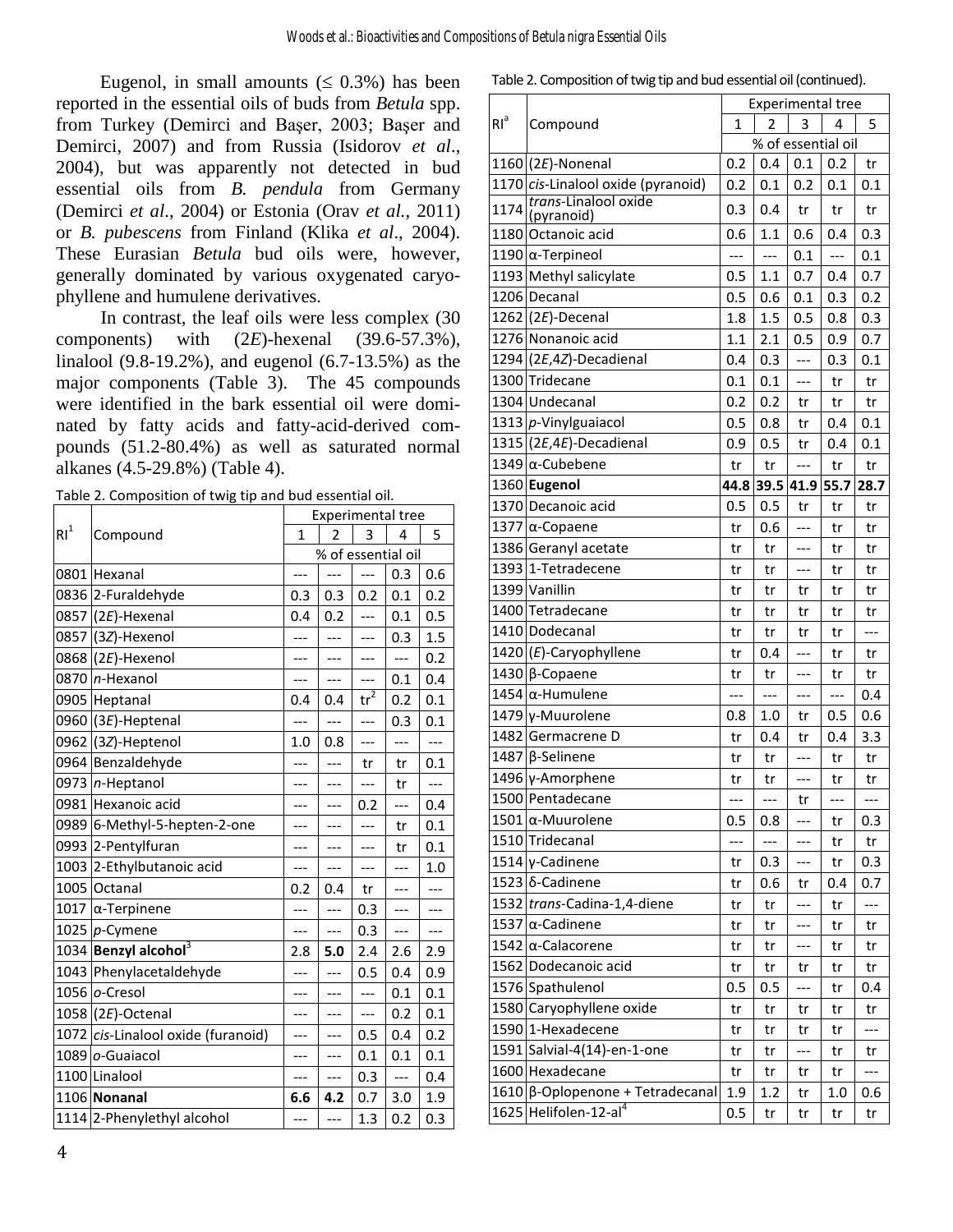|  |  | Table 2. Composition of twig tip and bud essential oil (continued). |
|--|--|---------------------------------------------------------------------|
|  |  |                                                                     |

|                 |                                                    | <b>Experimental tree</b> |                          |       |       |       |  |  |
|-----------------|----------------------------------------------------|--------------------------|--------------------------|-------|-------|-------|--|--|
| RI <sup>1</sup> | Compound                                           | 1                        | 2                        | 3     | 4     | 5     |  |  |
|                 |                                                    |                          | % of essential oil       |       |       |       |  |  |
|                 | 1629 10-epi-γ-Eudesmol                             | $---$                    |                          | 0.8   |       | ---   |  |  |
|                 | 1640  τ-Muurolol                                   | 0.7                      | 0.7                      | ---   | 0.4   | 0.7   |  |  |
|                 | 1644 α-Muurolol (= Torreyol)                       | 0.4                      | tr                       | $---$ | tr    | tr    |  |  |
|                 | 1646 β-Eudesmol                                    | ---                      | ---                      | 1.0   | ---   | ---   |  |  |
|                 | 1650   α-Eudesmol                                  | ---                      | ---                      | 1.1   | ---   | ---   |  |  |
|                 | 1652   α-Cadinol                                   | 0.8                      | 0.7                      | ---   | 0.4   | 0.8   |  |  |
| 1686            | Germacra-4(15), 5, 10(14)-<br>trien-1 $\alpha$ -ol | 0.6                      | tr                       | ---   | tr    | tr    |  |  |
|                 | 1691 1-Heptadecene                                 | tr                       | 0.6                      | ---   | tr    | ---   |  |  |
|                 | 1700 Heptadecane                                   | 0.5                      | 1.0                      | tr    | tr    | tr    |  |  |
|                 | 1716 Pentadecanal                                  | tr                       | 0.4                      | tr    | tr    | tr    |  |  |
|                 | 1763 Tetradecanoic acid                            | 0.4                      | 0.7                      | tr    | tr    | 0.5   |  |  |
|                 | 1792 1-Octadecene                                  | tr                       | 0.5                      | tr    | tr    | ---   |  |  |
|                 | 1800 Octadecane                                    | tr                       | 0.7                      | tr    | tr    | ---   |  |  |
|                 | 1815 Hexadecanal                                   | 7.9                      | 0.6                      | tr    | 0.4   | tr    |  |  |
|                 | 1843 2-Pentadecanone                               | 0.5                      | 0.6                      | tr    | 0.4   | tr    |  |  |
|                 | 1875 n-Hexadecanol                                 | tr                       | tr                       | ---   | tr    | ---   |  |  |
|                 | 1891 1-Nonadecene                                  | tr                       | tr                       | tr    | tr    | tr    |  |  |
|                 | 1895 Unidentified                                  | ---                      | 4.6                      | ---   | ---   | ---   |  |  |
|                 | 1900 Nonadecane                                    | 0.6                      | 1.6                      | tr    | tr    | tr    |  |  |
|                 | 1916 Heptadecanal                                  | 0.4                      | tr                       | tr    | tr    | ---   |  |  |
|                 | 1916 (Z,Z)-Geranyl linalool                        | ---                      | $\overline{a}$           | ---   | ---   | 1.3   |  |  |
|                 | 1952 Unidentified                                  | 0.8                      | 0.8                      | tr    | tr    | 3.6   |  |  |
|                 | 1960 Palmitic acid                                 | tr                       | 1.6                      | 0.6   | 0.4   | 1.4   |  |  |
|                 | 1966 Unidentified                                  | 0.7                      | ---                      | tr    | 0.6   | 12.6  |  |  |
|                 | 1982 (E,Z)-Geranyl linalool                        | tr                       | ---                      | tr    | tr    | 3.5   |  |  |
|                 | 1991 1-Eicosene                                    | tr                       | 0.8                      | tr    | tr    | $---$ |  |  |
|                 | 2000 Eicosane                                      | 0.6                      | 0.8                      | tr    | tr    | $---$ |  |  |
|                 | 1997 (Z,E)-Geranyl linalool                        | $---$                    | $\overline{\phantom{a}}$ | ---   | $---$ | 4.1   |  |  |
|                 | 2017 Octadecanal                                   | 0.7                      | 0.6                      | tr    | 0.6   | tr    |  |  |
|                 | 2090 1-Heneicosene                                 | ---                      | $---$                    | tr    | ---   | ---   |  |  |
|                 | 2100 Heneicosane                                   | 2.2                      | 2.6                      | 0.9   | 1.3   | 0.9   |  |  |
|                 | 2191 1-Docosene                                    | tr                       | ---                      | tr    | tr    | tr    |  |  |
|                 | 2200 Docosane                                      | 0.5                      | 0.5                      | tr    | tr    | tr    |  |  |
|                 | 2271 1-Eicosanol                                   | tr                       | tr                       | ---   | tr    | tr    |  |  |
|                 | 2292 1-Tricosene                                   |                          | ---                      | ---   | tr    | tr    |  |  |
|                 | 2300 Tricosane                                     | 5.1                      | 2.5                      | 1.6   | 8.0   | 5.2   |  |  |
|                 | 2394 1-Tetracosene                                 | tr                       | tr                       | tr    | tr    | tr    |  |  |
|                 | 2400 Tetracosane                                   | tr                       | tr                       | tr    | tr    | tr    |  |  |
|                 | 2495 1-Pentacosene                                 | tr                       | tr                       | tr    | tr    |       |  |  |
|                 | 2500 Pentacosane                                   | 2.1                      | 1.3                      | 1.9   | 8.8   | 3.6   |  |  |
|                 | 2595 1-Hexacosene                                  | tr                       | tr                       | tr    | tr    | tr    |  |  |
|                 | 2600 Hexacosane                                    | tr                       | tr                       | tr    | tr    | tr    |  |  |
|                 | 2700 Heptacosane                                   | 6.2                      | 9.0                      | 39.1  | 7.6   | 10.5  |  |  |
|                 | 2900 Nonacosane                                    | tr                       | tr                       | 1.4   | tr    | tr    |  |  |
|                 | <b>Benzenoid aromatics</b>                         | 48.5                     | 46.4                     | 46.9  | 60.0  | 33.9  |  |  |
|                 | Paraffin hydrocarbons                              | 17.9                     | 20.2                     | 44.9  | 25.8  | 20.2  |  |  |

Table 2. Composition of twig tip and bud essential oil (continued).

|                 |                              | <b>Experimental tree</b> |           |     |                    |      |  |
|-----------------|------------------------------|--------------------------|-----------|-----|--------------------|------|--|
| R1 <sup>1</sup> | Compound                     | 1                        | 2         | 3   | 4                  |      |  |
|                 |                              |                          |           |     | % of essential oil |      |  |
|                 | Monoterpene hydrocarbons     |                          |           | 0.6 |                    |      |  |
|                 | Oxygenated monoterpenoids    | 0.4                      | 0.5       | 1.1 | 0.5                | 0.7  |  |
|                 | Sesquiterpene hydrocarbons   | 1.3                      | 3.9       | tr  | 1.3                | 5.6  |  |
|                 | Oxygenated sesquiterpenoids  | 4.4                      | 2.5       | 3.0 | 1.4                | 11.1 |  |
|                 | Fatty-acid-derived compounds |                          | 25.5 20.3 |     | 3.2 10.1           | 11.0 |  |
|                 | Others/Unidentified          | 1.8                      | 5.7       | 0.2 | 0.7                | 16.5 |  |
|                 | Total Identified (114)       | 98.5                     | 94.1      | 100 | 99.0               | 82.7 |  |

 $<sup>1</sup>$ RI = Retention Index determined with respect to a series of normal</sup> alkanes on an HP-5ms column.

<sup>t</sup>r = trace (< 0.05%).

Abundant components indicated in **boldface**. 4

Correct isomer not identified.

Table 3. Composition of leaf essential oil.

|                 | Compound                                                              | <b>Experimental tree</b> |                          |                |       |       |  |  |
|-----------------|-----------------------------------------------------------------------|--------------------------|--------------------------|----------------|-------|-------|--|--|
| $\mathsf{RI}^1$ |                                                                       | $\mathbf{1}$             | $\overline{\mathcal{L}}$ | 3              | 4     | 5     |  |  |
|                 |                                                                       |                          | % of essential oil       |                |       |       |  |  |
|                 | 0993 6-Methyl-5-hepten-2-one                                          | tr                       | $\overline{a}$           | 0.4            | $---$ | 0.7   |  |  |
|                 | 1008 (3Z)-Hexenyl acetate                                             | ---                      | ---                      | 0.3            | tr    | tr    |  |  |
|                 | $1017$ (2E)-Hexenyl acetate                                           | ---                      | ---                      | 0.5            | tr    | tr    |  |  |
|                 | 1033 Benzyl alcohol                                                   | 1.8                      | 2.2                      | 2.2            | 1.6   | 2.2   |  |  |
|                 | 1072 cis-Linalool oxide (furanoid)                                    | tr                       | tr                       | 1.0            | tr    | tr    |  |  |
|                 | 1088 trans-Linalool oxide (furanoid)                                  | tr                       | ---                      | 0.6            | tr    | tr    |  |  |
|                 | 1100 Linalool                                                         | 11.4                     | 9.8                      | 19.2           | 11.6  | 10.0  |  |  |
|                 | 1105 Nonanal                                                          | 2.7                      | 2.6                      | 3.3            | 3.3   | 3.5   |  |  |
|                 | 1169 cis-Linalool oxide (pyranoid)                                    | ---                      | ---                      | tr             | tr    | ---   |  |  |
| 1174            | trans-Linalool oxide<br>(pyranoid)                                    | ---                      | ---                      | tr             | tr    | ---   |  |  |
|                 | 1176 Terpinen-4-ol                                                    | $---$                    | $---$                    | tr             | $---$ | $---$ |  |  |
|                 | 1190 $\alpha$ -Terpineol                                              | 2.3                      | 2.0                      | 4.5            | 2.4   | 2.0   |  |  |
|                 | 1193 Methyl salicylate                                                | ---                      |                          | tr             | ---   |       |  |  |
|                 | 1206 Decanal                                                          | ---                      | ---                      | tr             | ---   |       |  |  |
|                 | 1227 Nerol                                                            | ---                      | ---                      | 0.5            | tr    | ---   |  |  |
|                 | 1252 Geraniol                                                         | 1.1                      | 0.8                      | 3.5            | 0.9   | 0.8   |  |  |
|                 | 1312 p-Vinylguaiacol                                                  | 1.8                      | 2.5                      | 1.3            | 1.7   | 2.2   |  |  |
|                 | 1357 Eugenol                                                          | 13.5                     | 9.5                      | 13.4           | 9.9   | 6.7   |  |  |
|                 | 1384 Geranyl acetate                                                  | tr                       | ---                      | ---            | ---   | ---   |  |  |
|                 | 1410 Dodecanal                                                        | ---                      | ---                      | tr             | $---$ | ---   |  |  |
|                 | 2700 Heptacosane                                                      | tr                       | 0.9                      | 1.2            | 0.6   | 0.5   |  |  |
|                 | <b>Benzenoid aromatics</b>                                            | 17.1                     | 14.1                     | 16.9           | 13.1  | 11.2  |  |  |
|                 | Paraffin hydrocarbons                                                 | tr                       | 0.9                      | 1.2            | 0.6   | 0.5   |  |  |
|                 | Monoterpene hydrocarbons                                              |                          | $---$                    | $\overline{a}$ | $---$ |       |  |  |
|                 | Oxygenated monoterpenoids                                             | 14.8                     | 12.6                     | 29.3           | 14.9  | 12.8  |  |  |
|                 | Sesquiterpene hydrocarbons                                            | $---$                    | ---                      | ---            | ---   | ---   |  |  |
|                 | Oxygenated sesquiterpenoids                                           | ---                      | ---                      | ---            | ---   | ---   |  |  |
|                 | Fatty-acid-derived                                                    |                          | 72.4 52.6<br>68.1        | 71.4           | 75.5  |       |  |  |
|                 | compounds                                                             |                          |                          |                |       |       |  |  |
|                 | Total Identified (30)                                                 | 100                      | 100                      | 100            | 100   | 100   |  |  |
|                 | $TRI$ = Retention Index determined with respect to a series of normal |                          |                          |                |       |       |  |  |

alkanes on an HP-5ms column.<br> $a_{\text{max}}$  = trace  $(a \cap \text{OR})$ 

<sup>2</sup>tr = trace (< 0.05%).<br><sup>3</sup>Abundant components indicated in **boldface**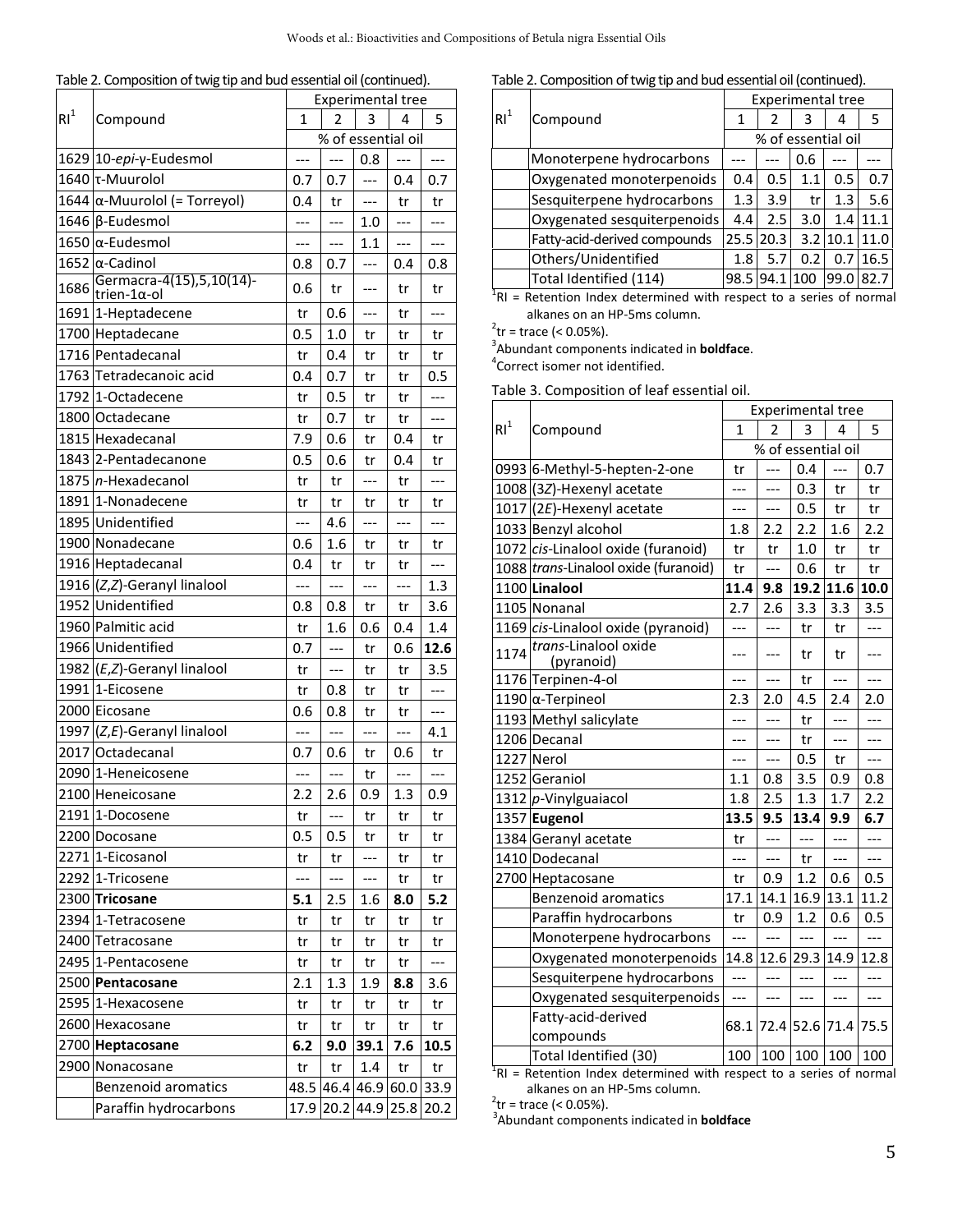Leaf oil compositions of *B. pendula*, *B. pubescens*, *B. humilis*, and *B. nana* from Estonia have been reported (Orav *et al.*, 2011). The leaf oils from *B. nigra* in this current study are remarkably dissimilar from the Estonian leaf oils. *B. nigra* leaf oils were dominated by (2*E*)-hexenal, linalool, and eugenol. Neither (2*E*)-hexenal nor eugenol was reported in any of the Estonian *Betula* leaf oil samples, and linalool was only a minor component  $(\leq$ 0.8%) in these oils. Additionally, *B. nigra* leaf oils were devoid of oxygenated caryophyllene derivatives such as α-betulenol, β-betulenal, or α-betulenol acetate, which are abundant components found in *B. pendula*, *B. pubescens*, and *B. humilis* leaf oils (Orav *et al.*, 2011).

|                 |                                 | <b>Experimental tree</b> |               |                             |                          |                |  |
|-----------------|---------------------------------|--------------------------|---------------|-----------------------------|--------------------------|----------------|--|
| $\mathsf{RI}^1$ | Compound                        | 1                        | 2             | 3                           | 4                        | 5              |  |
|                 |                                 | % of essential oil       |               |                             |                          |                |  |
|                 | 0801 Hexanal <sup>2</sup>       | 0.9                      | 3.2           | 5.8                         | 0.8                      | 2.8            |  |
|                 | 0835 2-Furaldehyde              | 0.9                      | 0.7           | $\operatorname{tr}^{\rm c}$ | 0.7                      | 1.5            |  |
|                 | 0855 (2E)-Hexenal               | ---                      | 2.0           | 3.7                         | $\overline{a}$           | 0.4            |  |
|                 | 0857 (32)-Hexenol               | 0.4                      | 6.2           | 7.8                         | ---                      | 3.8            |  |
|                 | 0870 1-Hexanol                  | 0.7                      | 2.2           | 4.9                         | $---$                    | 1.7            |  |
|                 | 0904 Heptanal                   | $\overline{a}$           | ---           | $---$                       | $---$                    | tr             |  |
|                 | 0981 Hexanoic acid              | 0.4                      | 1.4           | 1.7                         | 0.4                      | 0.9            |  |
|                 | 0993 2-Pentylfuran              | $\overline{a}$           | $\text{tr}^2$ | tr                          | tr                       | 1.6            |  |
|                 | 1004 Unidentified               | 1.4                      | 1.0           | 1.4                         | 2.5                      | 2.1            |  |
|                 | 1011 o-Methylanisole            | 0.8                      | 2.3           | 0.6                         | 5.3                      | 0.3            |  |
|                 | 1034 Benzyl alcohol             | 2.2                      | 1.1           | 1.2                         | tr                       | 1.7            |  |
|                 | 1043 Phenylacetaldehyde         | 0.8                      | 0.6           | 2.4                         | 0.7                      | 1.0            |  |
|                 | 1056 o-Cresol                   | ---                      | 0.3           | 0.4                         | 1.5                      | 0.2            |  |
|                 | 1072 1-Octanol                  | 2.6                      | 0.8           | 0.7                         | $\overline{\phantom{a}}$ | 0.8            |  |
|                 | 1079 Heptanoic acid             | 0.5                      | 0.2           | tr                          | ---                      | tr             |  |
|                 | 1089 o-Guaiacol                 | 0.6                      | 1.1           | 2.6                         | 1.3                      | 0.9            |  |
|                 | 1105 Nonanal                    | 0.9                      | 0.8           | 1.0                         | 2.5                      | 1.3            |  |
|                 | 1111 Unidentified               | $---$                    | 0.8           | 0.3                         | 1.3                      | tr             |  |
|                 | 1176 Octanoic acid              | 7.4                      | 2.4           | 1.8                         | 0.2                      | 2.3            |  |
|                 | 1193 Methyl salicylate          | ---                      | 0.1           | 2.5                         | $\overline{a}$           | 1.1            |  |
|                 | 1205 Decanal                    | 0.5                      | 0.3           | tr                          | 0.6                      | 0.4            |  |
|                 | 1272 Nonanoic acid              | 0.6                      | 0.6           | 0.5                         | 0.5                      | 0.4            |  |
|                 | 1312 p-Vinylguaiacol            | tr                       | tr            | tr                          | $---$                    | 0.2            |  |
|                 | 1357 Eugenol                    | 1.3                      | 7.0           | 8.8                         | tr                       | 8.4            |  |
|                 | 1363 Unidentified sesquiterpene | 0.4                      | 0.4           | 0.2                         | 2.2                      | 0.5            |  |
|                 | 1370 Decanoic acid              | 24.4                     | 5.6           | 3.4                         | 0.6                      | 3.4            |  |
|                 | 1398 Vanillin                   | ---                      | 0.7           | 0.5                         | 2.0                      | 0.3            |  |
|                 | 1410 Dodecanal                  | tr                       | tr            | $\overline{\phantom{a}}$    | $---$                    | tr             |  |
|                 | 1429 β-Copaene                  | $---$                    | tr            | 0.2                         | 0.5                      | $\overline{a}$ |  |
|                 | 1454 Geranylacetone             | 1.4                      | tr            | 0.1                         | tr                       | 0.4            |  |
|                 | 1478 γ-Muurolene                | 0.5                      | 0.6           | 0.2                         | 1.0                      | tr             |  |

| Table 4. Composition of bark essential oil (continued). |  |  |  |
|---------------------------------------------------------|--|--|--|
|---------------------------------------------------------|--|--|--|

|                 | Compound                    | <b>Experimental tree</b> |                |                     |                |       |  |  |
|-----------------|-----------------------------|--------------------------|----------------|---------------------|----------------|-------|--|--|
| RI <sup>1</sup> |                             | 1                        | $\overline{2}$ | 3                   | 4              | 5     |  |  |
|                 |                             | % of essential oil       |                |                     |                |       |  |  |
|                 | $1502$  α-Muurolene         | 3.0                      | 0.8            | 0.3                 | 1.5            | tr    |  |  |
|                 | 1566 Dodecanoic acid        | 29.2                     | 6.5            | 4.2                 | 0.7            | 6.4   |  |  |
|                 | 1580 ar-Turmerol            | 1.0                      | 0.2            | 0.2                 | 6.0            | 1.1   |  |  |
|                 | 1674 Cadalene               | ---                      | 0.5            | 0.2                 | 0.3            | 1.4   |  |  |
|                 | 1766 Tetradecanoic acid     | 1.8                      | 1.4            | 1.5                 | 1.6            | 2.3   |  |  |
|                 | 1862 Pentadecanoic acid     | 0.5                      | 0.5            | 0.5                 | 0.9            | 0.7   |  |  |
|                 | 1960 Palmitic acid          | 8.8                      |                | 12.6 13.2           | 43.7           | 21.6  |  |  |
|                 | 2100 Heneicosane            | 2.0                      | 1.1            | 0.7                 | tr             | 1.1   |  |  |
|                 | 2130 Linoleic acid          | 0.7                      | 3.5            | 2.4                 | 9.5            | 8.8   |  |  |
|                 | 2136 Oleic acid             | ---                      | 1.1            | 0.7                 | 3.0            | 2.8   |  |  |
|                 | 2300 Tricosane              |                          | tr             | tr                  | $\overline{a}$ | tr    |  |  |
|                 | 2400 Tetracosane            | ---                      | 0.5            | $---$               | tr             | $---$ |  |  |
|                 | 2500 Pentacosane            | tr                       | 0.5            | 0.2                 | ---            | tr    |  |  |
|                 | 2600 Hexacosane             | ---                      | 0.2            | tr                  | $---$          | ---   |  |  |
|                 | 2700 Heptacosane            | 2.5                      |                | 24.3 19.6           | 4.8            | 13.0  |  |  |
|                 | 2830 Squalene               | 0.6                      | 1.0            | 1.3                 | 2.3            | 1.3   |  |  |
|                 | 2900 Nonacosane             |                          | 3.2            | 2.3                 | 0.7            | 1.2   |  |  |
|                 | <b>Benzenoid aromatics</b>  | 5.9                      |                | 13.1 18.9 10.8      |                | 14.0  |  |  |
|                 | Paraffin hydrocarbons       | 4.5                      | 29.8           | 22.7                | 5.6            | 15.3  |  |  |
|                 | Monoterpene hydrocarbons    | ---                      | $---$          | $---$               | ---            | ---   |  |  |
|                 | Oxygenated monoterpenoids   | $---$                    | $---$          | ---                 | ---            | $---$ |  |  |
|                 | Sesquiterpene hydrocarbons  | 5.3                      | 2.3            | 1.4                 | 5.6            | 2.3   |  |  |
|                 | Oxygenated sesquiterpenoids | 1.0                      | 0.2            | 0.2                 | 6.0            | 1.1   |  |  |
|                 | Fatty-acid-derived          |                          |                | 80.4 51.2 53.8 65.2 |                | 60.8  |  |  |
|                 | compounds                   |                          |                |                     |                |       |  |  |
|                 | Others/Unidentified         | 2.4                      | $2.5$          | 1.7                 | 4.5            | 5.2   |  |  |
|                 | Total Identified (45)       |                          |                | 98.2 97.8 98.1 94.1 |                | 97.3  |  |  |

 ${}^{1}$ RI = Retention Index determined with respect to a series of normal alkanes on an HP-5ms column.

 $^{2}$ tr = trace (< 0.05%).

3 Abundant components indicated in **boldface**.

In our study, all three *B. nigra* essential oils exhibited phytotoxicity against both lettuce (*L. sativa*) and perennial ryegrass (*L. perenne*) (Table 5). The leaf essential oil was the most allelopathic and inhibited seed germination of *L. sativa* and *L. perenne* with an  $IC_{50} = 1480$  and 1120 μg/mL, respectively. The *B. nigra* leaf oil also significantly inhibited root and shoot growth of *L. sativa* at 500 μg/mL. Tworkoski (2002) had reported that commercially available *B. nigra* (sweet birch) essential oil demonstrated only marginal allelopathic activity, based on electrolyte leakage, against dandelion (*Taraxacum officinale*). Similarly, Wilson et al. (1997) reported that commercial *B. nigra* oil showed marginal antifungal activity.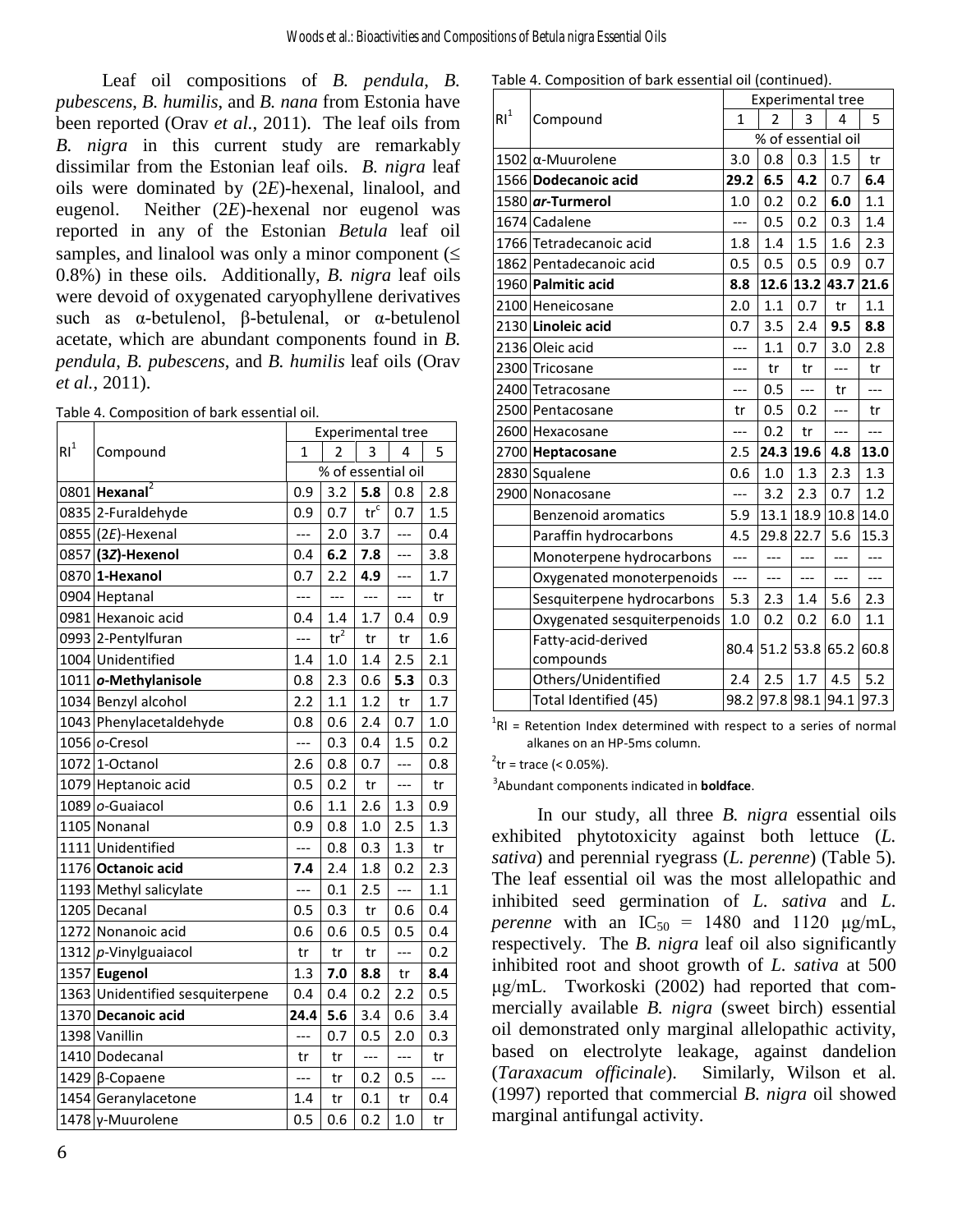Sweet birch, however, generally refers to *B. lenta* (Lamson, 1990), as opposed to *B. nigra*, and we could not locate a commercial source of the *B. nigra* essential oil despite an extended search. Neither of the above publications reported the essential oil compositions of their *B. nigra*, so the identification of the plant source for the oils remains in doubt, but was likely *B. lenta*. Neither Aroma Vera (Culver City, CA) nor Frontier Natural Products (Norway, IA), commercial sources of essential oils, currently offer birch oil. An analysis of a commercially available sample of sweet birch (*B. lenta*) essential oil (New Directions Aromatics, Ontario, Canada) in our laboratory, noted this oil is composed exclusively of methyl salicylate.

Table 5. Allelopathic effects *B. nigra* oil on lettuce seedlings.

| Tissue       | <b>Test</b> | Seed<br>germination        | Seedling growth   |                    |
|--------------|-------------|----------------------------|-------------------|--------------------|
| extract      | plants      |                            | Radicle           | Hypocotyl          |
| $(\mu g/mL)$ | Lactuca sp. | (% inhibited) <sup>a</sup> | (% of control)    |                    |
| <b>Buds</b>  | L. sativa   | 71.6                       | $58.4^{b}$        | $22.1^{b}$         |
| 2000         | L. perenne  | 53.3                       | 53.5 $^{6}$       | $0^{\overline{b}}$ |
| Leaves       |             |                            |                   |                    |
| 500          | L. sativa   | 15.0                       | 88.8 <sup>d</sup> | $53.5^{b}$         |
|              | L. perenne  | 15.0                       | >100              | >100               |
|              |             |                            |                   |                    |
| 1000         | L. sativa   | 20.0                       | 82.7 <sup>c</sup> | 48.3               |
|              | L. perenne  | 36.7                       | 91.0 <sup>e</sup> | $70.4^\mathrm{e}$  |
|              |             |                            |                   |                    |
| 2000         | L. sativa   | 73.3                       | 31.1              | 12.8               |
|              | L. perenne  | 100                        |                   |                    |
| <b>Bark</b>  |             |                            |                   |                    |
| 1000         | L. sativa   | 16.7                       | $82.4^d$          | >100               |
|              | L. perenne  | 23.3                       | 99.2              | >100               |
|              |             |                            |                   |                    |
| 2000         | L. sativa   | 83.3                       | $77.8^{d}$        | >100               |
|              | L. perenne  | 36.7                       | $81.8^{\circ}$    | >100               |
|              |             |                            |                   |                    |
| 4000         | L. sativa   | 96.7                       | 54.0 <sup>b</sup> | >100               |
|              | L. perenne  | 41.7                       | $67.4^{b}$        | >100               |

a = Decrease in germination as compared with 100% control germination.

b = Highly significantly different from control,  $P \le 0.001$ .

 $c =$  Highly significantly different from control,  $P \le 0.005$ .

d= Significantly different from control,  $P \le 0.05$ .

The leaf essential oil of *B. nigra*, but not the bud or bark oils, exhibited insecticidal activity against red imported fire ants (*Solenopsis invicta* × *richteri*) (data not shown). The insecticidal activity can be attributed to the major components in the leaf oil. (2*E*)-Hexenal has been shown to be insecticidal against *Anoplolepis longipes*, *Culex quinquefasciatus*,

*Sitotroga cerealella*, (Gunawardena and Herath, 1992), *Tribolium castaneum*, *Rhyzopertha dominica*, *Sitophilus granarius*, *Sitophilus oryzae*, and *Cryptolestes ferrugineus* (Hubert *et al*., 2008); linalool is insecticidal to *Culex pipiens* (Traboulsi et al., 2002), *Ceratitis capitata*, *Bactrocera dorsalis*, and *Bactrocera cucurbitae* (Chang *et al*., 2009); and eugenol has demonstrated toxicity toward *Periplaneta americana* (Ngoh *et al*., 1998), *Sitophilus zeamais*, and *Tribolium castaneum* (Huang *et al.*, 2002). *B. nigra* leaf oil was also the most nematocidal of the oils on *C. elegans*  $(LC_{50} = 457)$ μg/mL), while all three *B. nigra* essential oils were appreciably toxic toward brine shrimp (*Artemia salina*) with  $LC_{50}$  values of approximately 20  $\mu$ g/mL (data not shown).

All three *B. nigra* essential oils were somewhat antibacterial toward *B.* cereus, with the leaf oil most active (MIC = 156  $\mu$ g/mL) (Table 6). The bud essential oil demonstrated antifungal activity against both *C. albicans* and *A. niger* (MIC = 313 μg/mL), most likely due to the major component eugenol (Boonchird and Flegel, 1982; Moleyar and Narasimham, 1986; Pinto *et al*., 2009).

Table 6. antimicrobial activity of *B. nigra* essential oils.

| Microbe       | Essential oil (MIC, $\mu$ g/mL) |        |             |  |
|---------------|---------------------------------|--------|-------------|--|
|               | <b>Buds</b>                     | Leaves | <b>Bark</b> |  |
| B. cereus     | 625                             | 156    | 625         |  |
| S. aureus     | 1250                            | 1250   | 1250        |  |
| E. coli       | 1250                            | 625    | 625         |  |
| P. aeruginosa | 1250                            | 1250   | 1250        |  |
| C. albicans   | 313                             | 1250   | 1250        |  |
| A. niger      | 313                             | 625    | 625         |  |

In summary, the essential oils from the twigs and buds, the leaves, and the inner bark of *B. nigra* are biologically active in several bioassays. The chemical compositions of the essential oils and the observed biological activities are consistent with traditional uses of this tree.

#### **Acknowledgments**

KEW and CDJ are grateful for summer undergraduate research fellowships provided by the Provost's Office of the University of Alabama in Huntsville. WNS is grateful to an anonymous private donor for the generous gift of the GC-MS instrumentation. We thank Professor Bernhard Vogler for technical assistance with GC-MS measurements and Mr. Prabodh Satyal for assistance with the biological assays.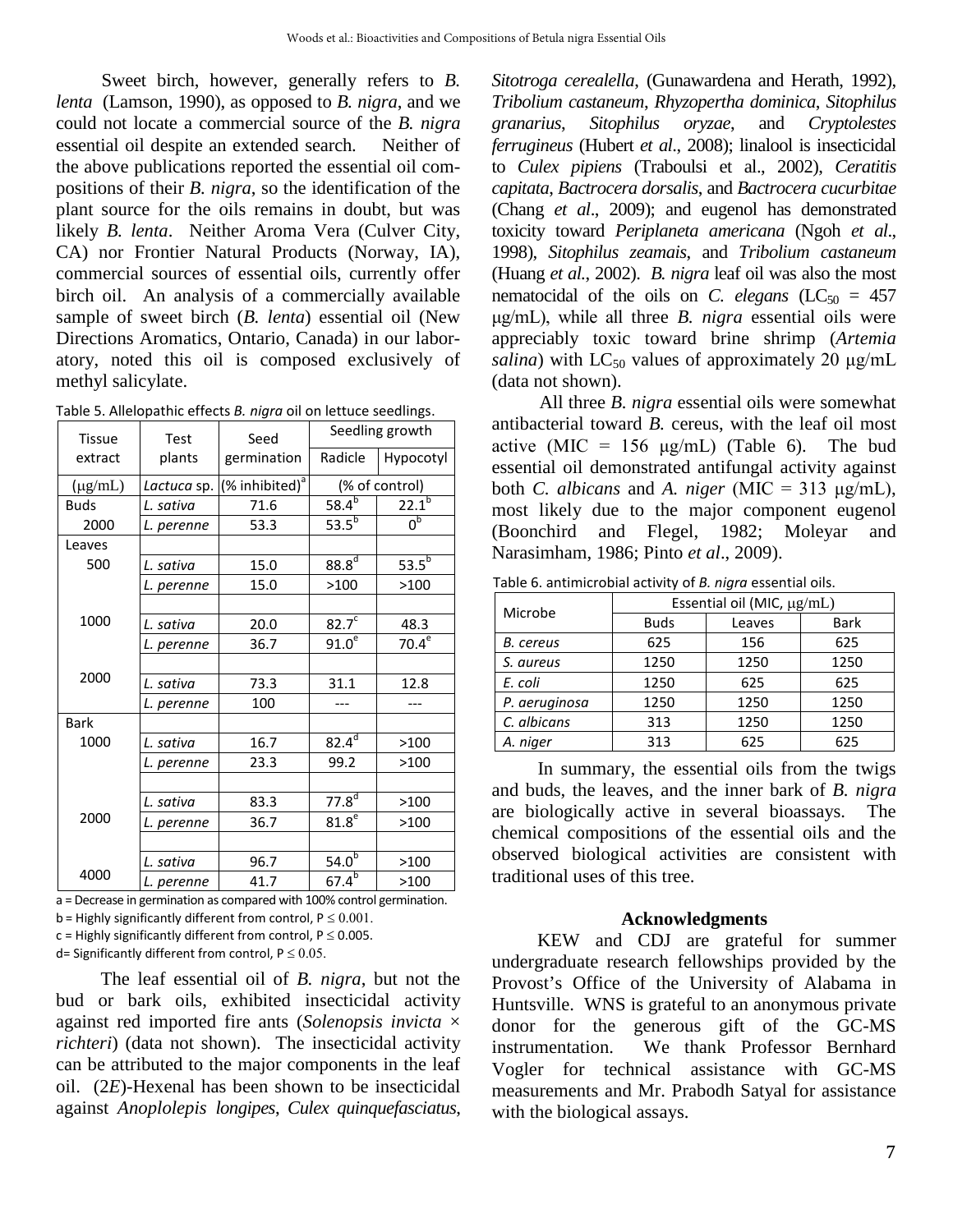#### **References**

- Adams R.P. 2007. *Identification of Essential Oil Components by Gas Chromatography/Mass Spectrometry*, 4<sup>th</sup> Ed. Allured Publishing Corporation. Carol Stream, IL, USA.
- Başer, K.H.C. and B. Demirci. 2007. Studies on *Betula* essential oils. ARKIVOC vii:335-348.
- Boonchird, C. and T.W. Flegel. 1982. *In vitro* antifungal activity of eugenol and vanillin against Candida albicans and Cryptococcus neoformans. Can. J. Microbiol. 28:1235-1241.
- Casey, P.A. and R.L. Wynia. 2010. *Culturally Significant Plants*. USDA-Natural Resources Conservation Service, Manhattan, Kansas.
- Chang, C.L., H.K. Cho, and Q.X. Li. 2009. Insecticidal activity of basil oil, *trans*-anethole, estragole, and linalool to adult fruit flies of Ceratitis *capitata*, *Bactrocera dorsalis*, and *Bactrocera cucurbitae*. J. Econ. Entomol. 102:203-209.
- Chen, L., Y.Y. Lu, Q.B. Hu, and H.Y. Fadamiro. 2012. Similarity in venom alkaloid chemistry of alate queens of imported fire ants: Implication for hybridization between *Solenopsis richteri* and *S. invicta* in the southern United States. Chem. Biodivers. 9:702-713.
- Demirci, B. and K.H.C. Başer. 2003. Essential oils from the buds of *Betula* spp. growing in Turkey. Flavour Fragr. J. 18:87-90.
- Demirci, B., D.H. Paper, F. Demirci, K.H.C. Başer, and G. Franz. 2004. Essential oil of *Betula pendula* Roth. buds. eCAM, 1:301-303.
- Foster, S. and J.A. Duke. 1990. *Medicinal Plants*. Houghton Mifflin Company, Boston.
- Grelen, H.E. 1990. *Betula nigra* L. river birch. In: R.M. Burns and B.H. Honkala,eds, *Silvics of North America*, Vol. 2, *Hardwoods*,. United States Department of Agriculture, Washington, DC. pp. 153-157.
- Grieve, M. 1971. *A Modern Herbal*, Vol I. Dover Publications, New York.
- Gunawardena, N.E. and H.M.W.K.B. Herath. 1992. *trans*-2-Hexenal / *n*-tridecane combination: A natural fumigant of the defensive secretion of *Coridius janus* (Hemiptera: Pentatomidae). J. Natn. Sci. Coun. Sri Lanka 20:209-220.
- Huang, Y., S.H. Ho, H.C. Lee, and Y.L. Yap. 2002. Insecticidal properties of eugenol, isoeugenol and methyleugenol and the effects on nutrition

of *Sitophilus zeamais* Motsch. (Coleoptera: Curculionidae) and *Tribolium castaneum* (Herbst) (Coleoptera: Tenebrionidae). J. Stored Prod. Res. 38:403-412.

- Hubert, J., Z. Münzbergová, and A. Santino. 2008. Plant volatile aldehydes as natural insecticides against stored-product beetles. Pest Manag. Sci. 64:57-64.
- Hutton, K. 2010. *A Comparative Study of the Plants Used for Medicinal Purposes by the Creek and Seminole Tribes.* M.S. Thesis, University of South Florida.
- Isidorov, V.A., U. Krajewska, V.T. Vinogorova, L.V. Vetchinnokova, I.L. Fuksman, and K. Bal. 2004. Gas chromatographic analysis of essential oil from buds of different birch species with preliminary partition of components. Biochem. System. Ecol. 32:1-13.
- Klika, K.D., B. Demirci, J.P. Salminen, V.V. Ovcharenko, S. Vuorela, K.H.C. Başer, and K. Pihlaja. 2004. New, sesquiterpenoid-type bicyclic compounds from the buds of *Betula pubescens* – ring-contracted products of βcaryophyllene. Eur. J. Org. Chem. 2004:2627- 2635.
- Lamson, N.I. 1990. *Betula lenta* L. sweet birch. In: R.M. Burns and B.H. Honkala, eds. *Silvics of North America*, Vol. 2, *Hardwoods*, United States Department of Agriculture, Washington, DC. pp. 148-152.
- Lewis, W.H. and M.P.F. Elvin-Lewis. 1977. *Medical Botany*. Wiley-Interscience, New York.
- McLaughlin, J.L. 1990. Bench-top bioassays for the discovery of bioactive compounds in higher plants. Brenesia 34:1-14.
- Moleyar, V. and P. Narasimham. 1986. Antifungal activity of some essential oil components. Food Microbiol. 3:331-336.
- Ngoh, S.P., L.E.W. Choo, F.Y. Pang, Y. Huang, M.R. Kini, and S.H. Ho. 1998. Insecticidal and repellent properties of nine volatile constituents of essential oils against the American cockroach, *Periplaneta americana* (L.). Pestic. Sci. 54:261-268.
- Nolan, J.M. 1998. The roots of tradition: Social ecology, cultural geography, and medicinal plant knowledge in the Ozark-Ouachita Highlands. J. Ethnobiol. 18:249-269.
- Orav, A., E. Arak, T. Boikova, and A. Raal. 2011.